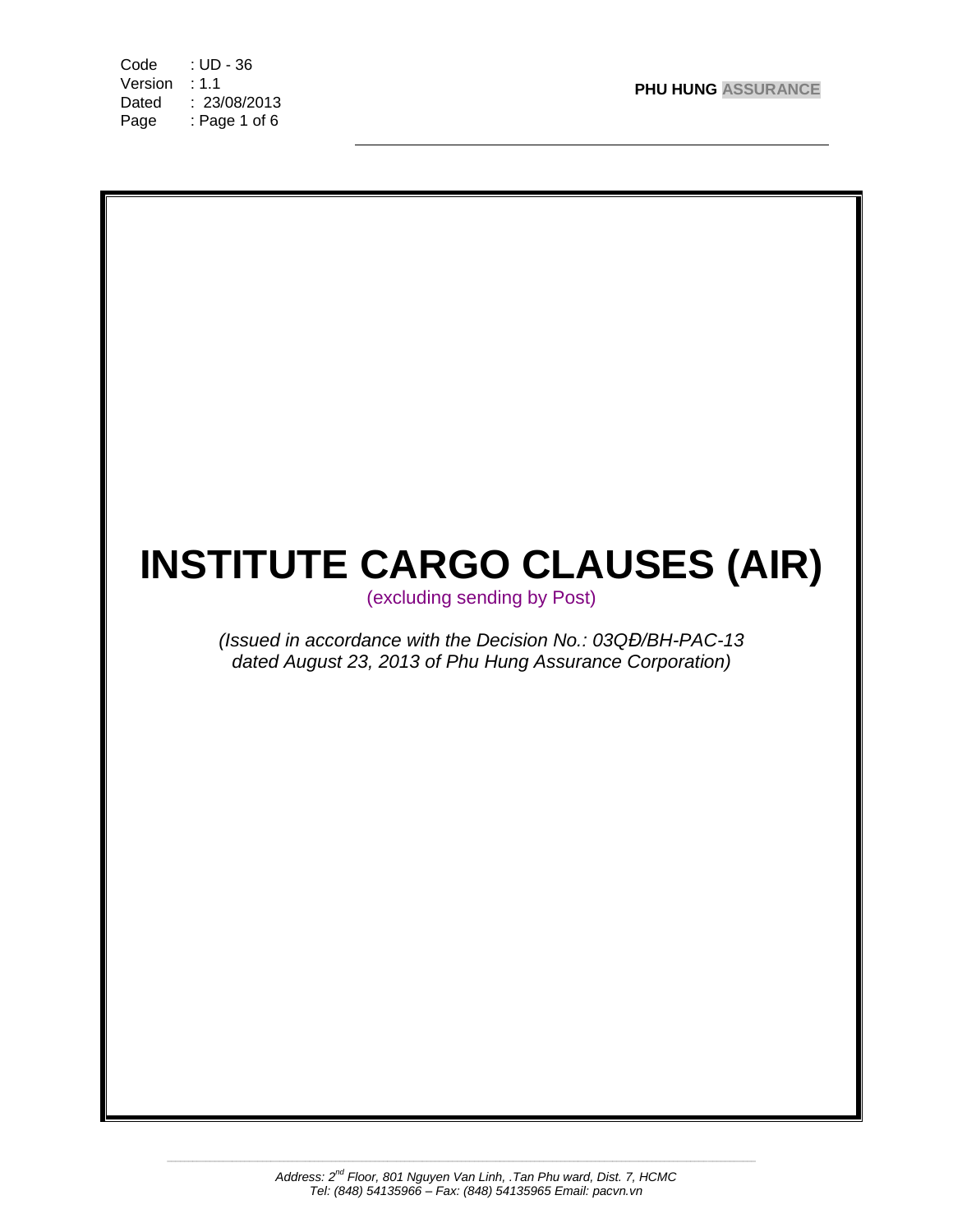### 1/1/82 (FOR USE ONLY WITH THE NEW MARINE POLICY FORM)

### **RISKS COVERED**

**1.** This insurance covers all risks of loss of or damage to the subject-matter insured except as provided in Clauses 2, 3 and 4 below.

## **EXCLUSIONS**

- **2.** In no case shall this insurance cover
	- 2.1. loss damage or expense attributable to wilful misconduct of the Assured
	- 2.2. ordinary leakage, ordinary loss in weight or volume, or ordinary wear and tear of the subject-matter insured
	- 2.3. loss damage or expense caused by insufficiency or unsuitability of packing or preparation of the subject-matter insured (for the purpose of this Clause 2.3 "packing" shall be deemed to include stowage in a container or liftvan but only when such stowage is carried out prior to attachment of this insurance or by the Assured or their servants)
	- 2.4. loss damage or expense caused by inherent vice or nature of the subjectmatter insured
	- 2.5. loss damage or expense arising from unfitness of aircraft conveyance container or liftvan for the safe carriage of the subject-matter insured, where the Assured or their servants are privy to such unfitness at the time the subject-matter insured is loaded therein
	- 2.6. loss damage or expense proximately caused by delay, even though the delay be caused by a risk insured against
	- 2.7. loss damage or expense arising from insolvency or financial default of the owners managers charterers or operators of the aircraft
	- 2.8. loss damage or expense arising from the use of any weapon of war employing atomic or nuclear fission and/or fusion or other like reaction or radioactive force or matter.
- **3.** In no case shall this insurance cover loss damage or expense caused by
	- 3.1. war civil war revolution rebellion insurrection, or civil strife arising therefrom, or any hostile act by or against a belligerent power
	- 3.2. capture seizure arrest restraint or detainment (piracy excepted), and the consequences thereof or any attempt thereat
	- 3.3. derelict mines torpedoes bombs or other derelict weapons of war.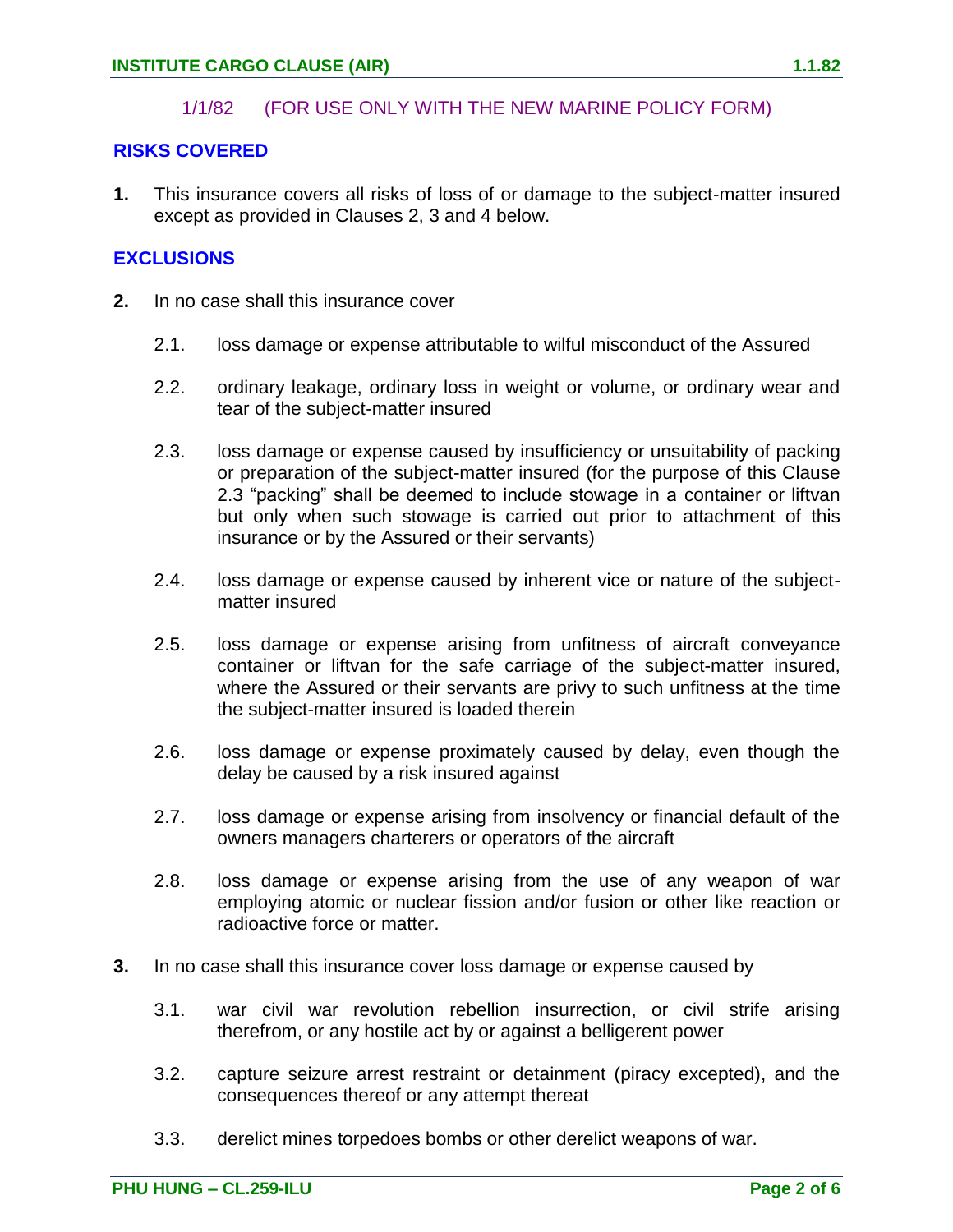- 4.1. caused by strikers, locked-out workmen, or persons taking part in labour disturbances, riots or civil commotions
- 4.2. resulting from strikes, lock-outs, labour disturbances, riots or civil commotions
- 4.3. caused by any terrorist or any person acting from a political motive.

## **DURATION**

- **5.** 5.1. This insurance attaches from the time the subject matter insured leaves the warehouse, premises or place of storage at the place named herein for the commencement of the transit, continues during the ordinary course of transit and terminates either
	- 5.1.1. on delivery to the Consignees' or other final warehouse, premises or place of storage at the destination named herein,
	- 5.1.2. on delivery to any other warehouse, premises or place of storage, whether prior to or at the destination named herein, which the Assured elect to use either
	- 5.1.2.1. for storage other than in the ordinary course of transit or
	- 5.1.2.2. for allocation or distribution,

or

5.1.3. on the expiry of 30 days after unloading the subject-matter insured from the aircraft at the final place of discharge,

whichever shall first occur

- 5.2. If, after unloading from the aircraft at the final place of discharge, but prior to termination of this insurance, the subject-matter insured is forwarded to a destination other than that to which it is insured hereunder, this insurance, whilst remaining subject to termination as provided for above, shall not extend beyond the commencement of transit to such other destination.
- 5.3. This insurance shall remain in force (subject to termination as provided for above and to the provisions of Clause 6 below) during delay beyond the control of the Assured, any deviation, forced discharge, reshipment or transhipment and during any variation of the adventure arising from the exercise of a liberty granted to the air carriers under the contract of carriage.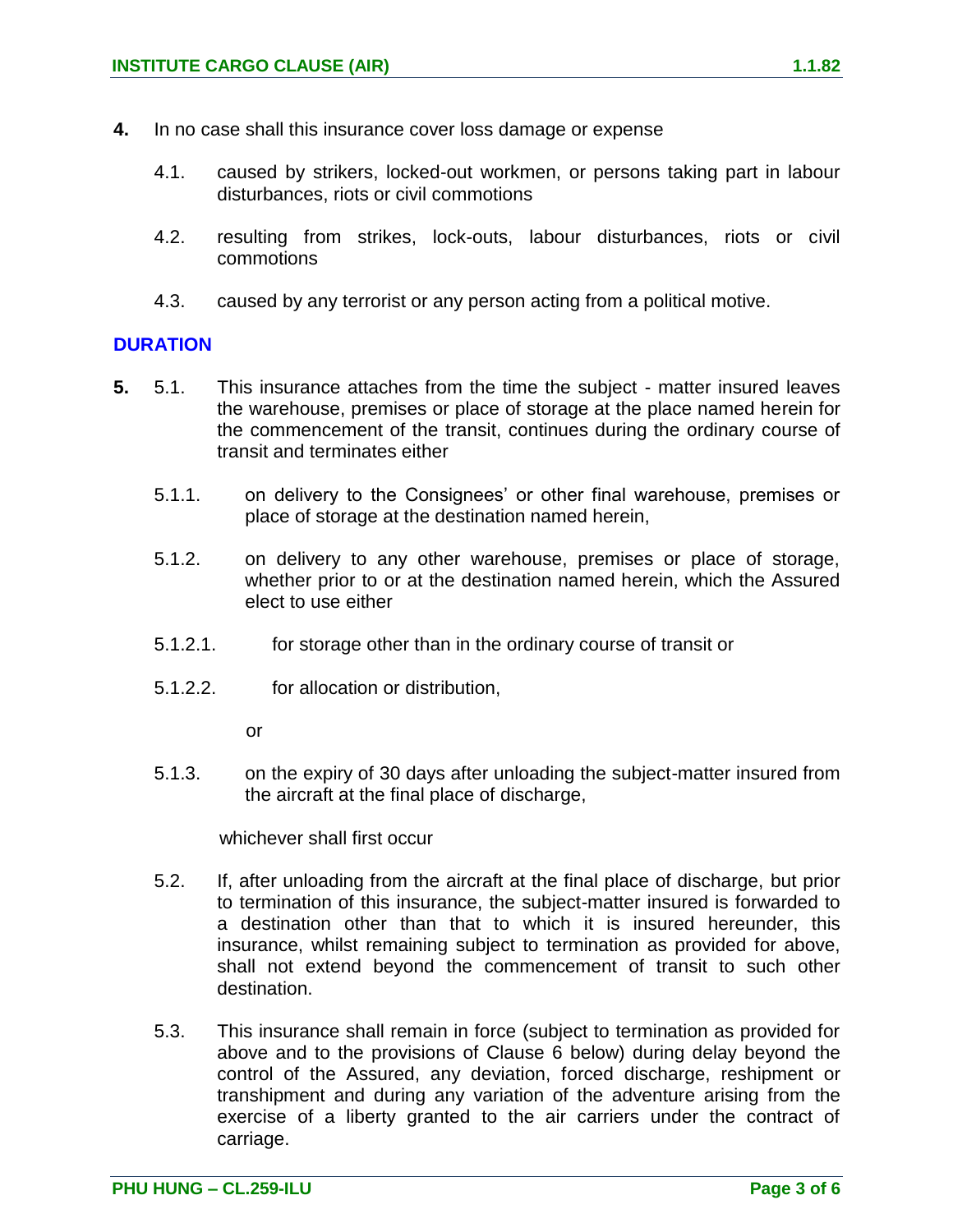- **6.** If owing to circumstances beyond the control of the Assured either the contract of carriage is terminated at a place other than the destination named therein or the transit is otherwise terminated before delivery of the subject-matter insured as provided for in Clause 5 above, then this insurance shall also terminate *unless prompt notice is given to the Underwriters and continuation of cover is requested when the insurance shall remain in force, subject to an additional premium if required by the Underwriters*, either
	- 6.1. until the subject-matter is sold and delivered at such place or, unless otherwise specially agreed, until the expiry of 30 days after arrival of the subject-matter hereby insured at such place, whichever shall first occur,
		- or
	- 6.2. if the subject-matter is forwarded within the said period of 30 days (or any agreed extension thereof) to the destination named herein or to any other destination, until terminated in accordance with the provisions of Clause 5 above.
- **7.** Where, after attachment of this insurance, the destination is changed by the Assured, *held covered at a premium and on conditions to be arranged subject to prompt notice being given to the Underwriters*.

### **CLAIMS**

- **8.** 8.1. In order to recover under this insurance the Assured must have an insurable interest in the subject-matter insured at the time of the loss.
	- 8.2. Subject to 8.1 above, the Assured shall be entitled to recover for insured loss occurring during the period covered by this insurance, notwithstanding that the loss occurred before the contract of insurance was concluded, unless the Assured were aware of the loss and the Underwriters were not.
- **9.** Where, as a result of the operation of a risk covered by this insurance, the insured transit is terminated at a place other than that to which the subject – matter is covered under this insurance, the Underwriters will reimburse the Assured for any extra charges properly and reasonably incurred in unloading storing and forwarding the subject-matter to the destination to which it is insured hereunder

This Clause 9, which does not apply to general average or salvage charges, shall be subject to the exclusions contained in Clauses 2, 3 and 4 above, and shall not include charges arising from the fault negligence insolvency or financial default of the Assured or their servants.

**10.** No claim for Constructive Total Loss shall be recoverable hereunder unless the subject –matter insured is reasonably abandoned either on account of its actual total loss appearing to be unavoidable or because the cost of recovering, reconditioning and forwarding the subject-matter to the destination to which it is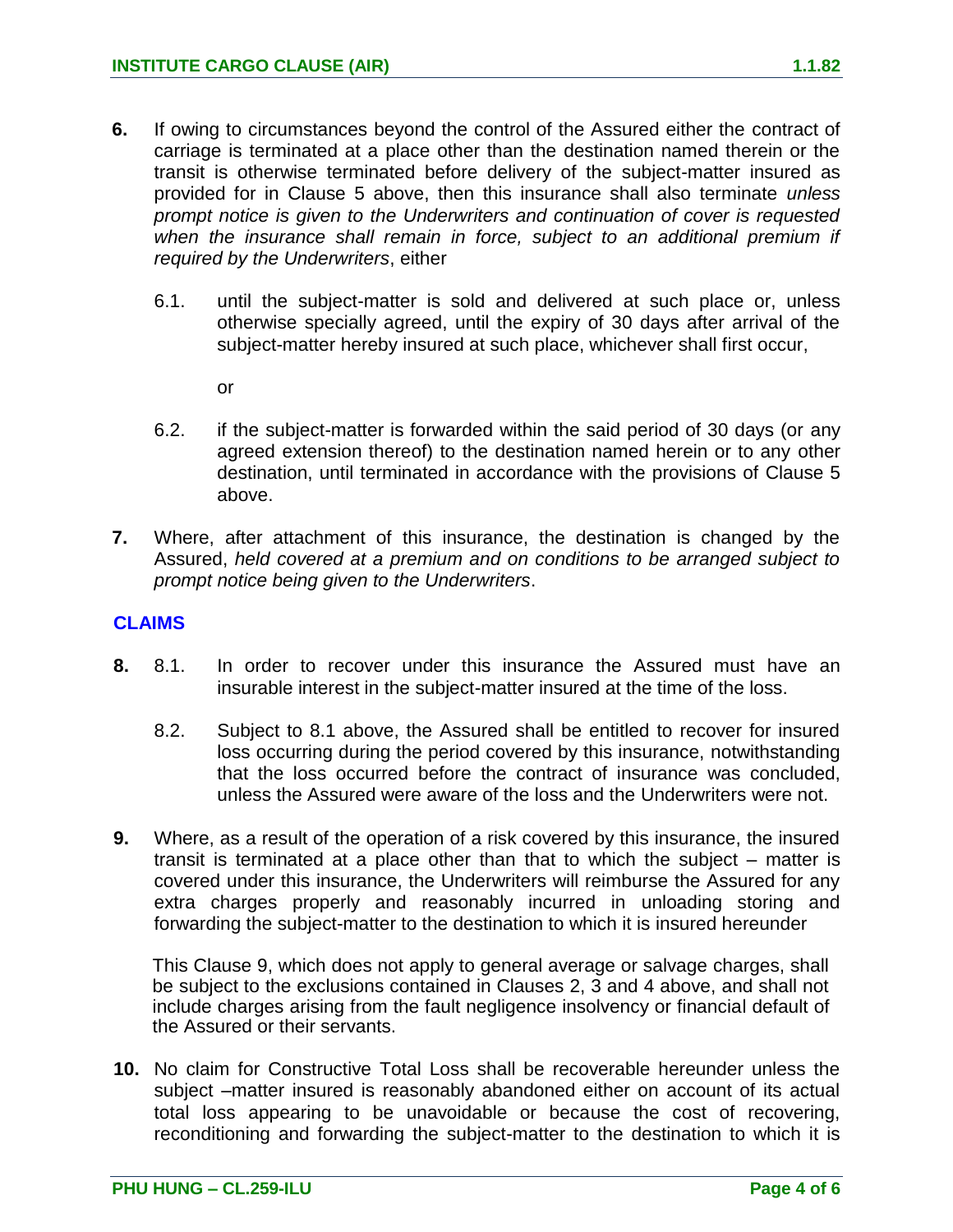insured would exceed its value on arrival.

**11.** 11.1. If any Increased Value insurance is effected by the Assured on the cargo insured herein the agreed value of the cargo shall be deemed to be increased to the total amount insured under this insurance and all Increased Value insurances covering the loss, and liability under this insurance shall be in such proportion as the sum insured herein bears to such total amount insured.

> In the event of claim the Assured shall provide the Underwriters with evidence of the amounts insured under all other insurances.

11.2. Where this insurance is on Increased Value the following clause shall apply:

The agreed value of the cargo shall be deemed to be equal to the total amount insured under the primary insurance and all Increased Value insurances covering the loss and effected on the cargo by the Assured, and liability under this insurance shall be in such proportion as the sum insured herein bears to such total amount insured.

In the event of claim the Assured shall provide the Underwriters with evidence of the amounts insured under all other insurances.

## **BENEFIT OF INSURANCE**

**12.** This insurance shall not inure to the benefit of the carrier or other bailee

## **MINIMISING LOSSES**

- **13.** It is the duty of the Assured and their servants and agents in respect of loss recoverable hereunder
	- 13.1. to take such measures as may be reasonable for the purpose of averting or minimizing such loss, and
	- 13.2. to ensure that all rights against carriers, bailees or other third parties are properly preserved and exercised

and the Underwriters will, in addition to any loss recoverable hereunder, reimburse the Assured for any charges properly and reasonably incurred in pursuance of these duties.

**14.** Measures taken by the Assured or the Underwriters with the object of saving, protecting or recovering the subject-matter insured shall not be considered as a waiver or acceptance of abandonment or otherwise prejudice the rights of either party.